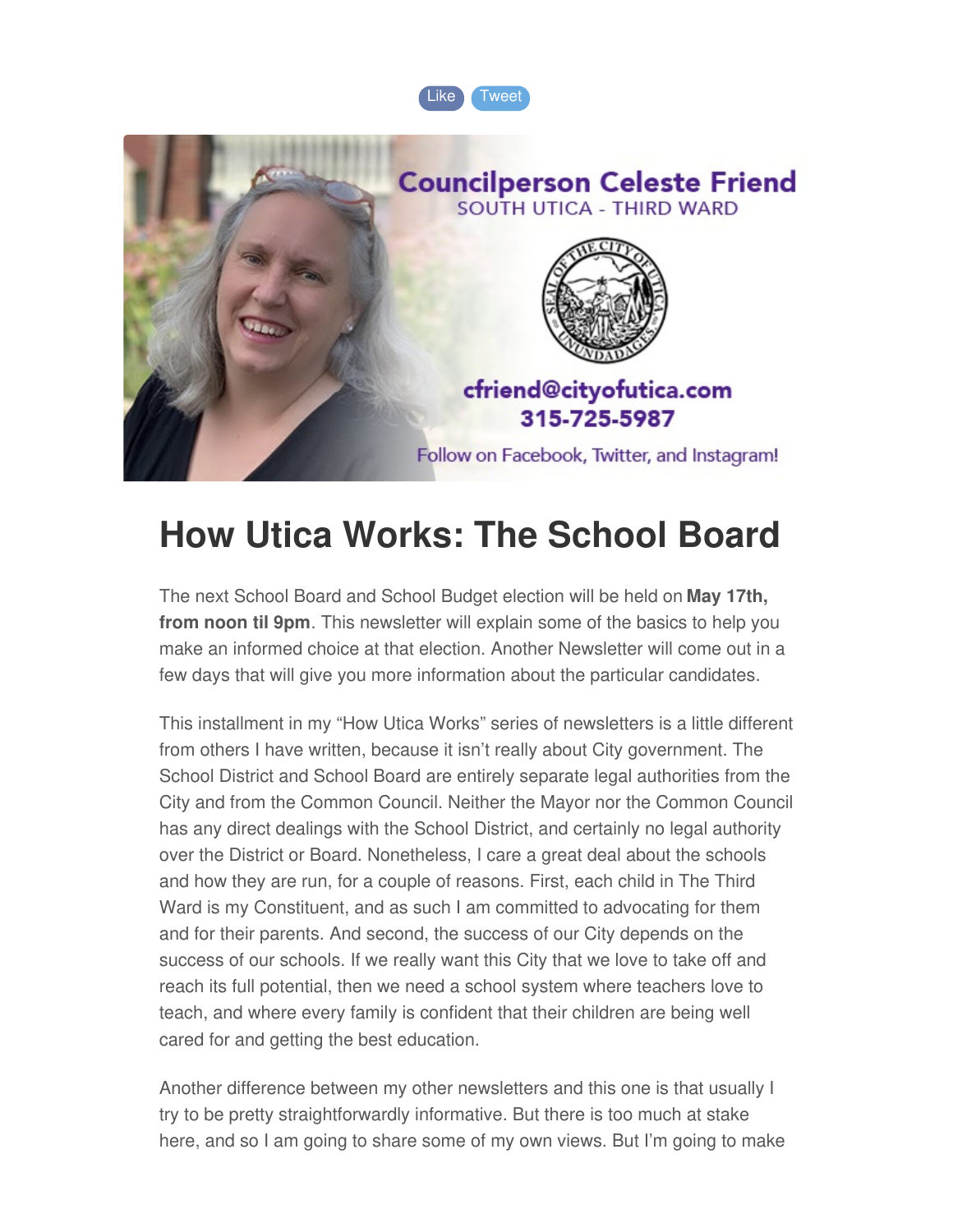every effort to make it clear where I'm just giving you straightforward information, and where I'm telling you my view of things. So, here we go:



## **The Utica City School District (UCSD) and The Administration**

Our school district is made up of ten elementary schools: Albany, Columbus, Conkling, General Herkimer, Hughes, Jefferson, Jones, Kernan, and Watson Williams. We also have two middle schools: Donovan and JFK. And of course, we have one high school: Proctor High School. The UCSD serves over 10,000 students – yes, you read that number right – over 10,000! So, 10,000+ students, 13 school buildings, at least 800 teachers (when all positions are filled), and lots of other staff. (As an aside, when you consider that our District has over 10,000 students, you can't help but be impressed by how **young** our City is. This adds to our enormous potential as a City, but also presents certain challenges.)

The UCSD is a big, complex institution to run, and it takes a lot of effort and expertise to administer it. It takes lots of teachers, people to head up various departments, more people to support those heads of departments, people to run the finances, run the facilities, and so on. Every school has at least one Principal, who are also part of the Administration. The head of this complex institution is the Superintendent. The Superintendent is, for all intents and purposes, the CEO of the district. She or he is responsible for all of the day-today management of the District. The Superintendent negotiates the contracts with the unions. The Superintendent both develops and oversees the budget. The Superintendent is responsible for all personnel management. The Superintendent manages the various departments of the District. And the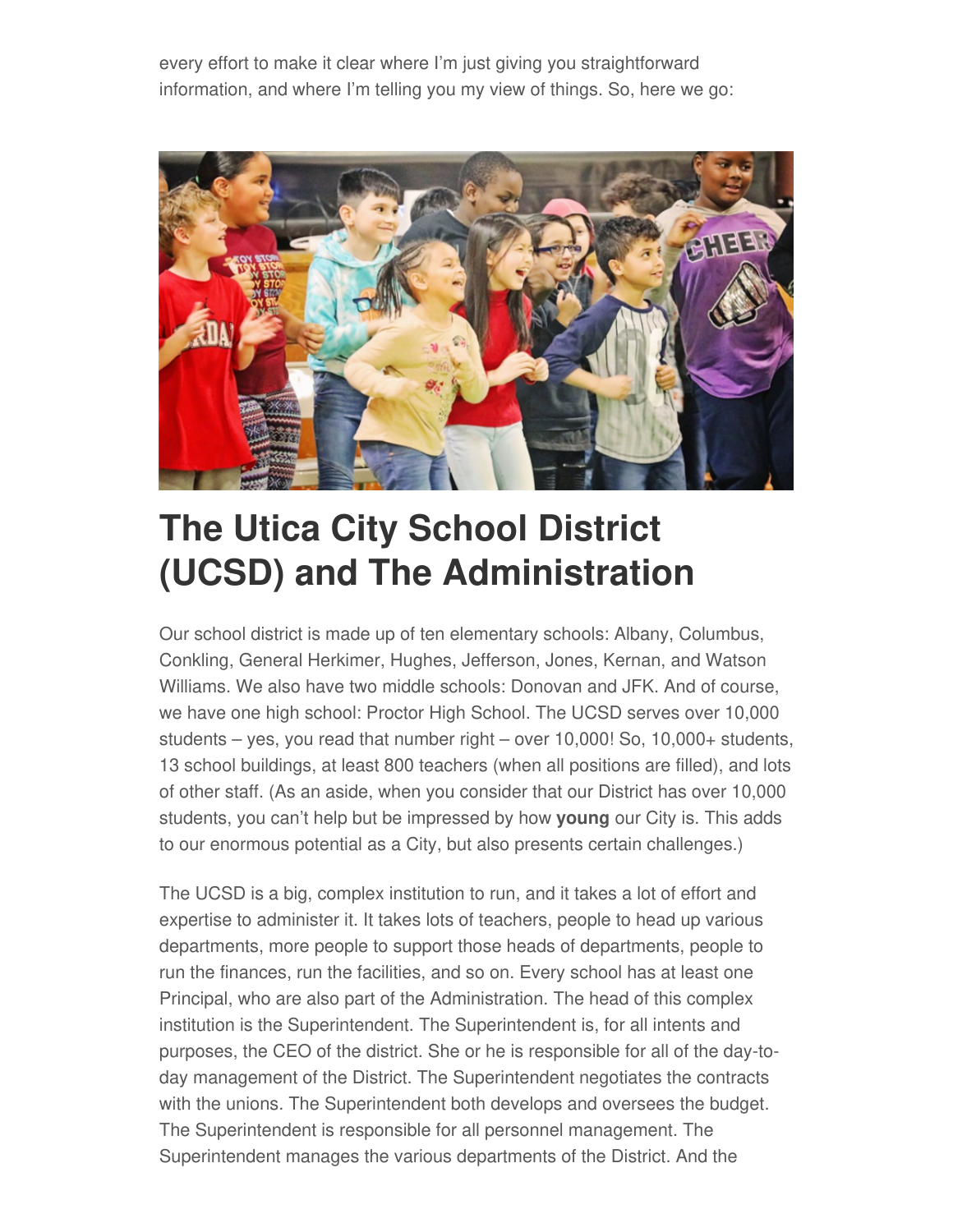Superintendent oversees and manages the day-to-day implementation of the policies adopted by the School Board. In some ways, the Superintendent is like the Mayor: both are very powerful and are responsible for the day-to-day functioning of their respective institutions. There is of course, one really important difference: the Mayor is directly elected by the people of Utica, whereas the Superintendent is *hired* by the School Board. The Mayor answers to the people who elect them, but the Superintendent answers to the School Board.

#### **The School Board**

The School Board is the democratically elected body that oversees the Superintendent and the District. Utica's Board has seven members. Each serve at-large. (Unlike the Common Council, we do not elect School Board members for distinct districts.) Each School Board member serves five year terms and may be re-elected indefinitely. (In other words, there are no term limits.) With seven members and five year terms, this means that every year, at least one seat on the Board is up for election. Elections are generally held in mid-May, when we also all vote on whether to approve the School Budget.

The School Board's most basic function is to oversee our public school system. They do this by overseeing the policies of the District and by supervising the Superintendent. The Superintendent answers to the School Board, and the School Board answers to us. The Board authorizes the Superintendent's decisions, such as presenting a particular budget to the public, entering into an agreement with the four unions representing various District employees, negotiating contracts with vendors, such as busses, managing all the facilities, and so on. This is the business that takes place at School Board meetings.

The School Board's legal authority derives from New York State education law. The School Board cannot pass its own laws that then change how they function. This is different from City government, in which the City Charter is the basic source of the legal authority of the Mayor, Comptroller, President of the Council, and the Common Council. The Council can amend the Charter and thereby change how City government functions.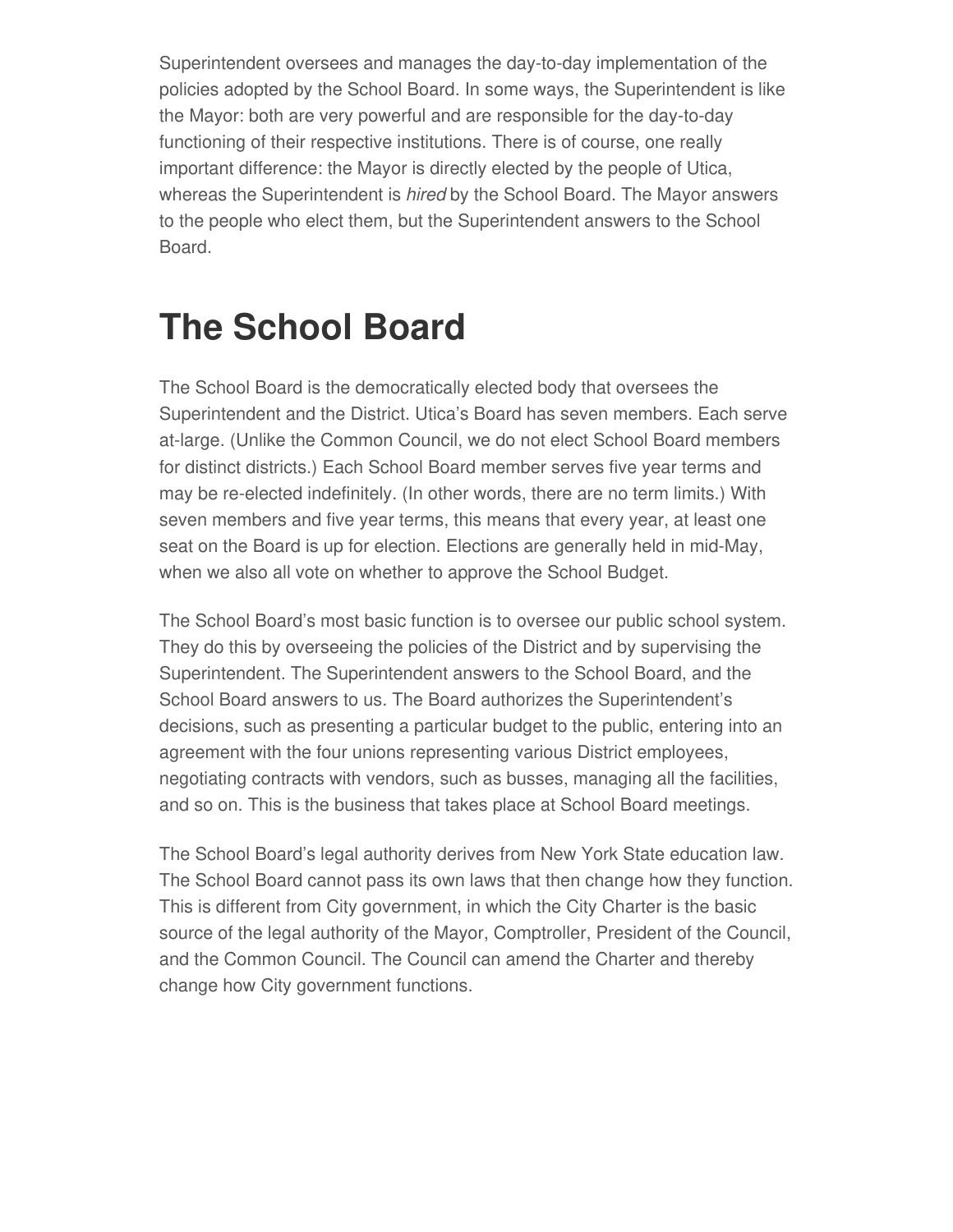

#### **Editorial – My Opinion of the School Board**

I have been a casual observer of the School Board for years. In the last year or so, I have been watching it more carefully. The first thing that really struck me is the way that **the School Board deliberately flaunts Open Meeting Law**. OML is a set of laws that regulates the ways in which public, governing bodies, such as Common Councils and School Boards, interact with the public. The basic idea is that all public bodies that make decisions for the public must be open to the public – they must allow the public to attend the meetings, they must adequately notify the public when and where these meetings will happen, they must provide "action items" in advance and minutes after the meeting is over. I have been struck by the degree to which our School Board simply flaunts these Open Meeting Laws. I brought these concerns to the School Board several times during public comment, and it quickly became clear that the majority of the members of the Board did not care, in the least, that they were regularly, deliberately violating New York State law. What is at issue, I believe, is not just Open Meeting Law, but basic democratic control. Here is the crux of the issue: we have a School Board that is controlled by the Superintendent.

As I wrote above, the basic role of any School Board is to oversee and manage the Superintendent. **The Superintendent should answer to the School Board. But here in Utica, this relationship has been upended. Our Superintendent controls our School Board.** There is far more evidence of this than I can possibly summarize here. But in the current race, one candidate has publicly said that he is running because the Superintendent asked him to run. This is a clear sign that the Superintendent goes out of his way to control the School Board. In 2020, the Superintendent got a five year contract. Then in 2021, they decided to extend this contract by one additional year, turning what had been a five year contract into a six year contract. They also gave him a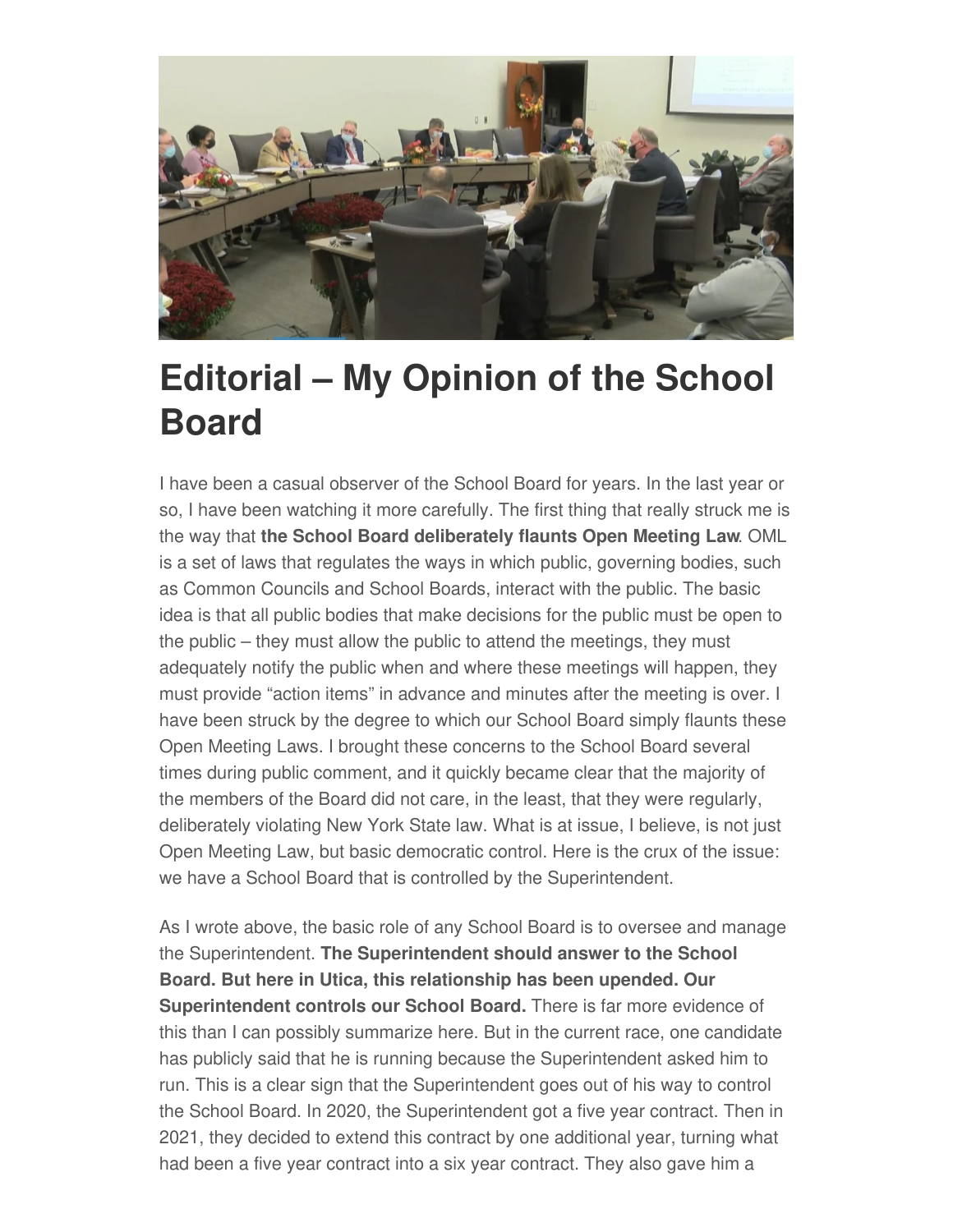large raise at this time, but the extension and the raise only passed by 4-3. So, although the Superintendent gets the votes he wants from the Board, he does not manage to generate consensus on the Board. And the Board continues to extend the contract for the Superintendent despite some egregious failures of leadership on his part.

**In 2015 the NY Attorney General brought a lawsuit against the District naming Karam as a Defendant.** Several layers of administrators were instructed to keep out immigrant students without leaving any trace of this. This policy was enforced at the highest levels, including by the district superintendent. Also in 2015 a second lawsuit was brought against the District and Bruce Karam as Defendant, on behalf of six refugee student plaintiffs. The Defendants diverted immigrants aged 17-20 to the "Newcomer Program." The Newcomer Program provided English as a second language ("ESL") instruction to immigrant students, but no content area instruction, such as math, science, and history. This is direct violation of NYS education law (and the NYS Constitution) that requires all students up to the age of 21 have full access to a complete high school education. The Superintendent willfully and knowingly violated the basic Constitutional rights of Utica children.

**In 2019, the NYS Comptroller Thomas DiNapoli audited the District and found several serious concerns with the District's payroll.** Key findings were that \$418,000 in payments were not accurate, supported or paid in accordance to contracts or Board resolutions. The audit found manual adjustments for fingerprint time clock system entries were not adequately supported or approved by supervisors. A Media Coordinator (who also happened to be the son of the vice-president of the Board) was hired at \$45,000 in 2014 and given a raise of \$32,935 on July 1, 2015. The Board approved the promotion but not the salary, and the time records for this employee were not adequately supported. (You can read this [report](https://www.osc.state.ny.us/local-government/audits/school-district/2019/01/18/utica-city-school-district-payroll-2018m-175) here.)

**In 2021 the UTA conducted a Workplace Climate survey**. Teachers reported lack of support, low morale, bullying by the administration, fear of being fired for bringing ideas forward that administration did not want to hear, failure of administrators to engage and listen to teachers, and being bullied for acts as simple as placing a candidate's sign on a lawn, or signing a petition for a Board candidate opposed by the administration or superintendent. In other words, teachers' First Amendment rights to political expression were violated. The [Superintendent](https://www.uticaforall.com/survey-admin-comments/) is responsible for creating this toxic work environment. (You can read portions of that survey here.)

Just a few weeks ago, 3 out of the 7 Board members stated they did not have time to review the Superintendent's school budget before they were asked to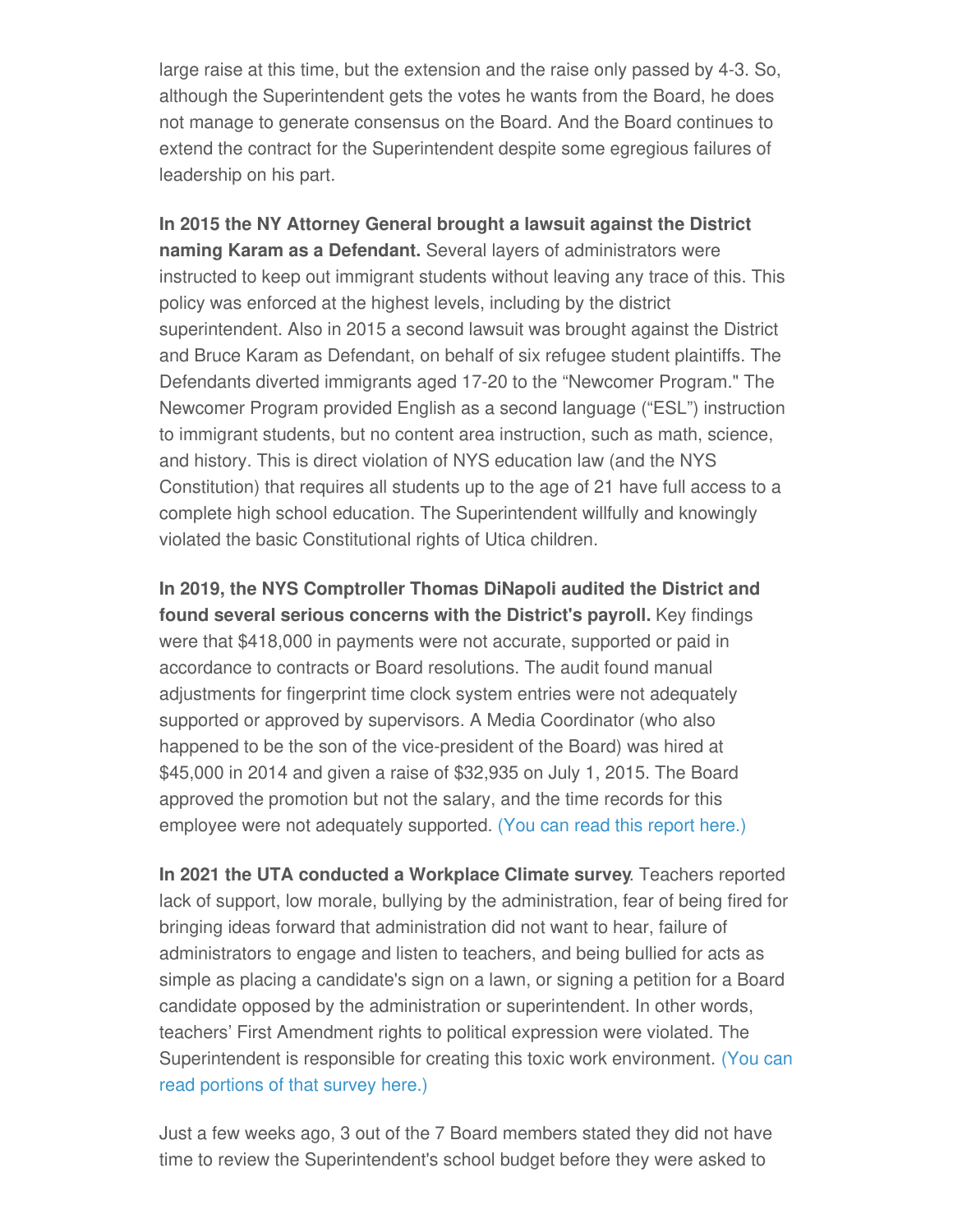pass it. This year, the Board received the budget on Good Friday before Easter, and voted on it that next Tuesday, despite an attempt to table it for further review. The vote was 4 to 3 against further review, again, the slimmest of majorities.

I could go on. But I won't. All of this public evidence points in one direction: the Superintendent is not creating and maintaining the School District that we as a City need, and the School Board is not holding him accountable.

**So, I am not only encouraging everyone to be sure to vote on May 17th, but I am also encouraging everyone to vote for those candidates who are clearly independent of the Superintendent and who will fulfill their basic obligation to oversee the Superintendent and make sure that he is doing the best for all of us.**

In a few days, I will send out a follow up Newsletter. This Newsletter will be a Candidates' Forum, where each candidate is given the opportunity to answer a common set of questions. Judge for yourself who can best represent us and bring democratic control back to the District.

#### **Check Your Polling Place for May 17th**

It's easy to go online and check both your registration and polling location. Just follow the link below.

**Check Your [Registration](https://mb.findmypollplace.com/uticacsd/AmIRegistered?fbclid=IwAR33ZO1XTSc6dUp5KjSX5fecVUCVShWJeI40v_Fwcv2qxNS9jQl51GagN-0) and Polling Location**

# **Newsletter Archive Now Online**

If you have found my Newsletters interesting and informative, I have good news. They are now all archived on my website.

**[Newsletter](https://www.uticaforall.com/newsletter/) Archive - See them all here!**